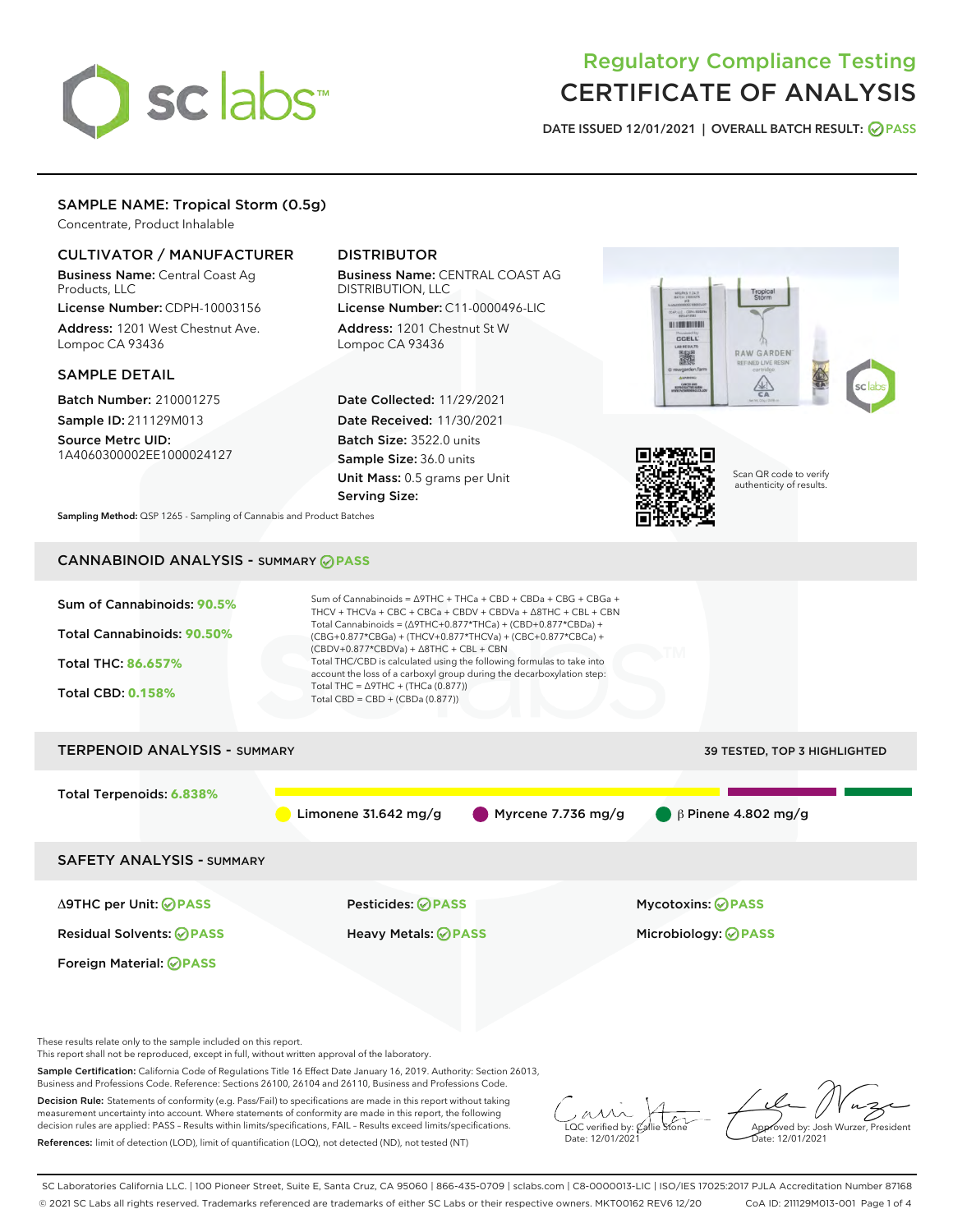



TROPICAL STORM (0.5G) | DATE ISSUED 12/01/2021 | OVERALL BATCH RESULT: **⊘** PASS

#### CANNABINOID TEST RESULTS - 11/30/2021 2 PASS

Tested by high-performance liquid chromatography with diode-array detection (HPLC-DAD). **Method:** QSP 1157 - Analysis of Cannabinoids by HPLC-DAD

#### TOTAL CANNABINOIDS: **90.50%**

Total Cannabinoids (Total THC) + (Total CBD) + (Total CBG) + (Total THCV) + (Total CBC) + (Total CBDV) + ∆8THC + CBL + CBN

TOTAL THC: **86.657%** Total THC (∆9THC+0.877\*THCa)

TOTAL CBD: **0.158%**

Total CBD (CBD+0.877\*CBDa)

TOTAL CBG: 2.535% Total CBG (CBG+0.877\*CBGa)

TOTAL THCV: 0.77% Total THCV (THCV+0.877\*THCVa)

TOTAL CBC: ND Total CBC (CBC+0.877\*CBCa)

TOTAL CBDV: ND Total CBDV (CBDV+0.877\*CBDVa)

| <b>COMPOUND</b>            | LOD/LOQ<br>(mg/g) | <b>MEASUREMENT</b><br><b>UNCERTAINTY</b><br>(mg/g) | <b>RESULT</b><br>(mg/g) | <b>RESULT</b><br>(%) |
|----------------------------|-------------------|----------------------------------------------------|-------------------------|----------------------|
| <b>A9THC</b>               | 0.06/0.26         | ±29.810                                            | 866.57                  | 86.657               |
| <b>CBG</b>                 | 0.06/0.19         | ±0.999                                             | 25.35                   | 2.535                |
| <b>THCV</b>                | 0.1/0.2           | ±0.38                                              | 7.7                     | 0.77                 |
| $\triangle$ 8THC           | 0.1/0.4           | ±0.17                                              | 2.1                     | 0.21                 |
| <b>CBN</b>                 | 0.1/0.3           | ±0.11                                              | 1.7                     | 0.17                 |
| <b>CBD</b>                 | 0.07/0.29         | ±0.073                                             | 1.58                    | 0.158                |
| <b>THCa</b>                | 0.05/0.14         | N/A                                                | <b>ND</b>               | <b>ND</b>            |
| <b>THCVa</b>               | 0.07/0.20         | N/A                                                | <b>ND</b>               | <b>ND</b>            |
| <b>CBDa</b>                | 0.02/0.19         | N/A                                                | <b>ND</b>               | <b>ND</b>            |
| <b>CBDV</b>                | 0.04 / 0.15       | N/A                                                | <b>ND</b>               | <b>ND</b>            |
| <b>CBDVa</b>               | 0.03/0.53         | N/A                                                | <b>ND</b>               | <b>ND</b>            |
| <b>CBGa</b>                | 0.1/0.2           | N/A                                                | <b>ND</b>               | <b>ND</b>            |
| <b>CBL</b>                 | 0.06 / 0.24       | N/A                                                | <b>ND</b>               | <b>ND</b>            |
| <b>CBC</b>                 | 0.2 / 0.5         | N/A                                                | <b>ND</b>               | <b>ND</b>            |
| <b>CBCa</b>                | 0.07/0.28         | N/A                                                | <b>ND</b>               | <b>ND</b>            |
| <b>SUM OF CANNABINOIDS</b> |                   |                                                    | 905.0 mg/g              | 90.5%                |

#### **UNIT MASS: 0.5 grams per Unit**

| ∆9THC per Unit                         | 1120 per-package limit | 433.28 mg/unit | <b>PASS</b> |
|----------------------------------------|------------------------|----------------|-------------|
| <b>Total THC per Unit</b>              |                        | 433.28 mg/unit |             |
| <b>CBD</b> per Unit                    |                        | $0.79$ mg/unit |             |
| <b>Total CBD per Unit</b>              |                        | $0.79$ mg/unit |             |
| <b>Sum of Cannabinoids</b><br>per Unit |                        | 452.5 mg/unit  |             |
| <b>Total Cannabinoids</b><br>per Unit  |                        | 452.4 mg/unit  |             |

| <b>COMPOUND</b>         | LOD/LOQ<br>(mg/g) | 9396611<br><b>UNCERTAINTY</b><br>(mg/g) | <b>RESULT</b><br>(mg/g)                         | <b>RESULT</b><br>$(\%)$ |
|-------------------------|-------------------|-----------------------------------------|-------------------------------------------------|-------------------------|
| Limonene                | 0.005 / 0.016     | ±0.4525                                 | 31.642                                          | 3.1642                  |
| <b>Myrcene</b>          | 0.008 / 0.025     | ±0.0998                                 | 7.736                                           | 0.7736                  |
| $\beta$ Pinene          | 0.004 / 0.014     | ±0.0552                                 | 4.802                                           | 0.4802                  |
| $\beta$ Caryophyllene   | 0.004 / 0.012     | ±0.1696                                 | 4.763                                           | 0.4763                  |
| $\alpha$ Pinene         | 0.005 / 0.017     | ±0.0372                                 | 4.320                                           | 0.4320                  |
| Ocimene                 | 0.011 / 0.038     | ±0.1068                                 | 3.328                                           | 0.3328                  |
| Linalool                | 0.009 / 0.032     | ±0.1205                                 | 3.172                                           | 0.3172                  |
| Terpinolene             | 0.008 / 0.026     | ±0.0617                                 | 3.009                                           | 0.3009                  |
| Fenchol                 | 0.010 / 0.034     | ±0.0449                                 | 1.159                                           | 0.1159                  |
| $\alpha$ Humulene       | 0.009 / 0.029     | ±0.0347                                 | 1.080                                           | 0.1080                  |
| <b>Terpineol</b>        | 0.016 / 0.055     | ±0.0623                                 | 1.015                                           | 0.1015                  |
| Camphene                | 0.005 / 0.015     | ±0.0067                                 | 0.582                                           | 0.0582                  |
| Valencene               | 0.009 / 0.030     | ±0.0238                                 | 0.345                                           | 0.0345                  |
| trans-β-Farnesene       | 0.008 / 0.025     | ±0.0114                                 | 0.321                                           | 0.0321                  |
| $\alpha$ Phellandrene   | 0.006 / 0.020     | ±0.0024                                 | 0.180                                           | 0.0180                  |
| Fenchone                | 0.009 / 0.028     | ±0.0047                                 | 0.160                                           | 0.0160                  |
| <b>Borneol</b>          | 0.005 / 0.016     | ±0.0067                                 | 0.159                                           | 0.0159                  |
| 3 Carene                | 0.005 / 0.018     | ±0.0021                                 | 0.147                                           | 0.0147                  |
| $\alpha$ Terpinene      | 0.005 / 0.017     | ±0.0018                                 | 0.123                                           | 0.0123                  |
| $\gamma$ Terpinene      | 0.006 / 0.018     | ±0.0013                                 | 0.076                                           | 0.0076                  |
| Nerolidol               | 0.009 / 0.028     | ±0.0037                                 | 0.059                                           | 0.0059                  |
| Guaiol                  | 0.009 / 0.030     | ±0.0023                                 | 0.048                                           | 0.0048                  |
| $\alpha$ Bisabolol      | 0.008 / 0.026     | ±0.0020                                 | 0.038                                           | 0.0038                  |
| p-Cymene                | 0.005 / 0.016     | ±0.0007                                 | 0.026                                           | 0.0026                  |
| Sabinene Hydrate        | 0.006 / 0.022     | ±0.0010                                 | 0.026                                           | 0.0026                  |
| Eucalyptol              | 0.006 / 0.018     | ±0.0006                                 | 0.024                                           | 0.0024                  |
| Citronellol             | 0.003 / 0.010     | ±0.0008                                 | 0.017                                           | 0.0017                  |
| Nerol                   | 0.003 / 0.011     | ±0.0005                                 | 0.012                                           | 0.0012                  |
| Geraniol                | 0.002 / 0.007     | ±0.0005                                 | 0.011                                           | 0.0011                  |
| Caryophyllene<br>Oxide  | 0.010 / 0.033     | N/A                                     | <loq< th=""><th><loq< th=""></loq<></th></loq<> | <loq< th=""></loq<>     |
| Sabinene                | 0.004 / 0.014     | N/A                                     | ND                                              | <b>ND</b>               |
| (-)-Isopulegol          | 0.005 / 0.016     | N/A                                     | ND                                              | ND                      |
| Camphor                 | 0.006 / 0.019     | N/A                                     | ND                                              | ND                      |
| Isoborneol              | 0.004 / 0.012     | N/A                                     | ND                                              | ND                      |
| Menthol                 | 0.008 / 0.025     | N/A                                     | ND                                              | ND                      |
| R-(+)-Pulegone          | 0.003 / 0.011     | N/A                                     | ND                                              | ND                      |
| <b>Geranyl Acetate</b>  | 0.004 / 0.014     | N/A                                     | ND                                              | ND                      |
| $\alpha$ Cedrene        | 0.005 / 0.016     | N/A                                     | ND                                              | ND                      |
| Cedrol                  | 0.008 / 0.027     | N/A                                     | ND                                              | <b>ND</b>               |
| <b>TOTAL TERPENOIDS</b> |                   |                                         | 68.380 mg/g                                     | 6.838%                  |

SC Laboratories California LLC. | 100 Pioneer Street, Suite E, Santa Cruz, CA 95060 | 866-435-0709 | sclabs.com | C8-0000013-LIC | ISO/IES 17025:2017 PJLA Accreditation Number 87168 © 2021 SC Labs all rights reserved. Trademarks referenced are trademarks of either SC Labs or their respective owners. MKT00162 REV6 12/20 CoA ID: 211129M013-001 Page 2 of 4

# TERPENOID TEST RESULTS - 12/01/2021

Terpene analysis utilizing gas chromatography-flame ionization detection (GC-FID). **Method:** QSP 1192 - Analysis of Terpenoids by GC-FID

MEACUREMENT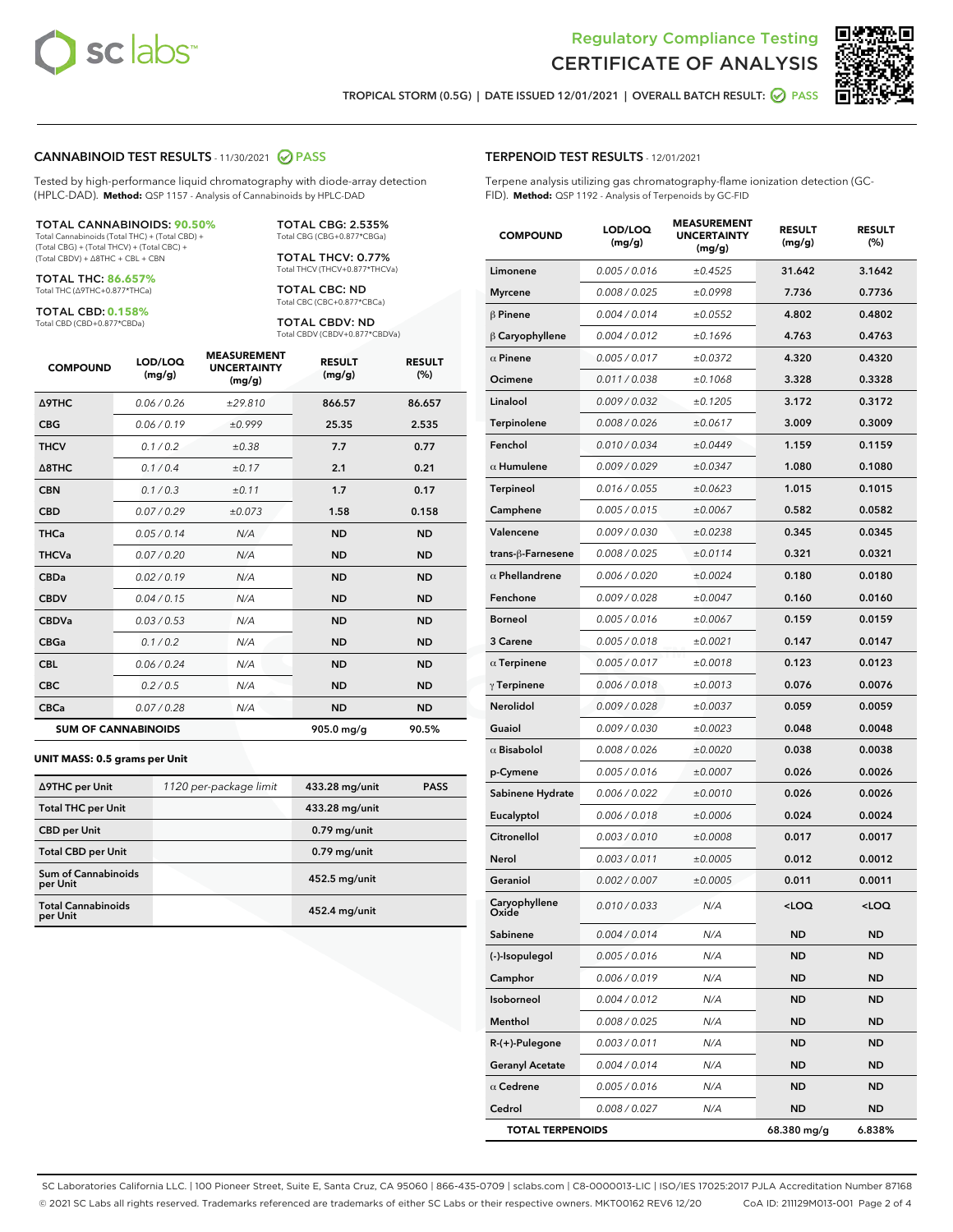



TROPICAL STORM (0.5G) | DATE ISSUED 12/01/2021 | OVERALL BATCH RESULT: ☑ PASS

# CATEGORY 1 PESTICIDE TEST RESULTS - 12/01/2021 2 PASS

Pesticide and plant growth regulator analysis utilizing high-performance liquid chromatography-mass spectrometry (HPLC-MS) or gas chromatography-mass spectrometry (GC-MS). \*GC-MS utilized where indicated. **Method:** QSP 1212 - Analysis of Pesticides and Mycotoxins by LC-MS or QSP 1213 - Analysis of Pesticides by GC-MS

| <b>COMPOUND</b>             | LOD/LOQ<br>$(\mu g/g)$ | <b>ACTION</b><br><b>LIMIT</b><br>$(\mu g/g)$ | <b>MEASUREMENT</b><br><b>UNCERTAINTY</b><br>$(\mu g/g)$ | <b>RESULT</b><br>$(\mu g/g)$ | <b>RESULT</b> |
|-----------------------------|------------------------|----------------------------------------------|---------------------------------------------------------|------------------------------|---------------|
| Aldicarb                    | 0.03/0.08              | $\ge$ LOD                                    | N/A                                                     | <b>ND</b>                    | <b>PASS</b>   |
| Carbofuran                  | 0.02 / 0.05            | $\geq$ LOD                                   | N/A                                                     | <b>ND</b>                    | <b>PASS</b>   |
| Chlordane*                  | 0.03 / 0.08            | $\ge$ LOD                                    | N/A                                                     | <b>ND</b>                    | <b>PASS</b>   |
| Chlorfenapyr*               | 0.03/0.10              | $\geq$ LOD                                   | N/A                                                     | <b>ND</b>                    | <b>PASS</b>   |
| Chlorpyrifos                | 0.02 / 0.06            | $\geq$ LOD                                   | N/A                                                     | <b>ND</b>                    | <b>PASS</b>   |
| Coumaphos                   | 0.02 / 0.07            | $\ge$ LOD                                    | N/A                                                     | <b>ND</b>                    | <b>PASS</b>   |
| Daminozide                  | 0.02 / 0.07            | $\ge$ LOD                                    | N/A                                                     | <b>ND</b>                    | <b>PASS</b>   |
| <b>DDVP</b><br>(Dichlorvos) | 0.03/0.09              | $>$ LOD                                      | N/A                                                     | <b>ND</b>                    | <b>PASS</b>   |
| Dimethoate                  | 0.03 / 0.08            | $\ge$ LOD                                    | N/A                                                     | <b>ND</b>                    | <b>PASS</b>   |
| Ethoprop(hos)               | 0.03/0.10              | $\ge$ LOD                                    | N/A                                                     | <b>ND</b>                    | <b>PASS</b>   |
| Etofenprox                  | 0.02/0.06              | $>$ LOD                                      | N/A                                                     | <b>ND</b>                    | <b>PASS</b>   |
| Fenoxycarb                  | 0.03 / 0.08            | $\ge$ LOD                                    | N/A                                                     | <b>ND</b>                    | <b>PASS</b>   |
| Fipronil                    | 0.03/0.08              | $>$ LOD                                      | N/A                                                     | <b>ND</b>                    | <b>PASS</b>   |
| Imazalil                    | 0.02 / 0.06            | $\ge$ LOD                                    | N/A                                                     | <b>ND</b>                    | <b>PASS</b>   |
| Methiocarb                  | 0.02 / 0.07            | $\ge$ LOD                                    | N/A                                                     | <b>ND</b>                    | <b>PASS</b>   |
| Methyl<br>parathion         | 0.03/0.10              | $>$ LOD                                      | N/A                                                     | <b>ND</b>                    | <b>PASS</b>   |
| <b>Mevinphos</b>            | 0.03/0.09              | $>$ LOD                                      | N/A                                                     | <b>ND</b>                    | <b>PASS</b>   |
| Paclobutrazol               | 0.02 / 0.05            | $\ge$ LOD                                    | N/A                                                     | <b>ND</b>                    | <b>PASS</b>   |
| Propoxur                    | 0.03/0.09              | $\ge$ LOD                                    | N/A                                                     | <b>ND</b>                    | <b>PASS</b>   |
| Spiroxamine                 | 0.03 / 0.08            | $\ge$ LOD                                    | N/A                                                     | <b>ND</b>                    | <b>PASS</b>   |
| Thiacloprid                 | 0.03/0.10              | $\ge$ LOD                                    | N/A                                                     | <b>ND</b>                    | <b>PASS</b>   |

#### CATEGORY 2 PESTICIDE TEST RESULTS - 12/01/2021 @ PASS

| <b>COMPOUND</b>          | LOD/LOO<br>$(\mu g/g)$ | <b>ACTION</b><br>LIMIT<br>$(\mu g/g)$ | <b>MEASUREMENT</b><br><b>UNCERTAINTY</b><br>$(\mu g/g)$ | <b>RESULT</b><br>$(\mu g/g)$ | <b>RESULT</b> |
|--------------------------|------------------------|---------------------------------------|---------------------------------------------------------|------------------------------|---------------|
| Abamectin                | 0.03/0.10              | 0.1                                   | N/A                                                     | <b>ND</b>                    | <b>PASS</b>   |
| Acephate                 | 0.02/0.07              | 0.1                                   | N/A                                                     | <b>ND</b>                    | <b>PASS</b>   |
| Acequinocyl              | 0.02/0.07              | 0.1                                   | N/A                                                     | <b>ND</b>                    | <b>PASS</b>   |
| Acetamiprid              | 0.02/0.05              | 0.1                                   | N/A                                                     | <b>ND</b>                    | <b>PASS</b>   |
| Azoxystrobin             | 0.02/0.07              | 0.1                                   | N/A                                                     | <b>ND</b>                    | <b>PASS</b>   |
| <b>Bifenazate</b>        | 0.01/0.04              | 0.1                                   | N/A                                                     | <b>ND</b>                    | <b>PASS</b>   |
| <b>Bifenthrin</b>        | 0.02 / 0.05            | 3                                     | N/A                                                     | <b>ND</b>                    | <b>PASS</b>   |
| <b>Boscalid</b>          | 0.03/0.09              | 0.1                                   | N/A                                                     | <b>ND</b>                    | <b>PASS</b>   |
| Captan                   | 0.19/0.57              | 0.7                                   | N/A                                                     | <b>ND</b>                    | <b>PASS</b>   |
| Carbaryl                 | 0.02/0.06              | 0.5                                   | N/A                                                     | <b>ND</b>                    | <b>PASS</b>   |
| Chlorantranilip-<br>role | 0.04/0.12              | 10                                    | N/A                                                     | <b>ND</b>                    | <b>PASS</b>   |
| Clofentezine             | 0.03/0.09              | 0.1                                   | N/A                                                     | <b>ND</b>                    | <b>PASS</b>   |

# CATEGORY 2 PESTICIDE TEST RESULTS - 12/01/2021 continued

| <b>COMPOUND</b>               | LOD/LOQ<br>$(\mu g/g)$ | <b>ACTION</b><br>LIMIT<br>(µg/g) | <b>MEASUREMENT</b><br><b>UNCERTAINTY</b><br>$(\mu g/g)$ | <b>RESULT</b><br>(µg/g) | <b>RESULT</b> |
|-------------------------------|------------------------|----------------------------------|---------------------------------------------------------|-------------------------|---------------|
| Cyfluthrin                    | 0.12 / 0.38            | $\overline{2}$                   | N/A                                                     | <b>ND</b>               | <b>PASS</b>   |
| Cypermethrin                  | 0.11 / 0.32            | 1                                | N/A                                                     | ND                      | <b>PASS</b>   |
| Diazinon                      | 0.02 / 0.05            | 0.1                              | N/A                                                     | <b>ND</b>               | <b>PASS</b>   |
| Dimethomorph                  | 0.03 / 0.09            | $\overline{\mathcal{L}}$         | N/A                                                     | ND                      | <b>PASS</b>   |
| Etoxazole                     | 0.02 / 0.06            | 0.1                              | N/A                                                     | <b>ND</b>               | <b>PASS</b>   |
| Fenhexamid                    | 0.03 / 0.09            | 0.1                              | N/A                                                     | <b>ND</b>               | <b>PASS</b>   |
| Fenpyroximate                 | 0.02 / 0.06            | 0.1                              | N/A                                                     | <b>ND</b>               | <b>PASS</b>   |
| Flonicamid                    | 0.03 / 0.10            | 0.1                              | N/A                                                     | <b>ND</b>               | <b>PASS</b>   |
| Fludioxonil                   | 0.03 / 0.10            | 0.1                              | N/A                                                     | <b>ND</b>               | <b>PASS</b>   |
| Hexythiazox                   | 0.02 / 0.07            | 0.1                              | N/A                                                     | <b>ND</b>               | <b>PASS</b>   |
| Imidacloprid                  | 0.04 / 0.11            | 5                                | N/A                                                     | <b>ND</b>               | <b>PASS</b>   |
| Kresoxim-methyl               | 0.02 / 0.07            | 0.1                              | N/A                                                     | <b>ND</b>               | <b>PASS</b>   |
| Malathion                     | 0.03 / 0.09            | 0.5                              | N/A                                                     | ND                      | <b>PASS</b>   |
| Metalaxyl                     | 0.02 / 0.07            | $\overline{c}$                   | N/A                                                     | ND                      | <b>PASS</b>   |
| Methomyl                      | 0.03 / 0.10            | $\mathbf{1}$                     | N/A                                                     | <b>ND</b>               | <b>PASS</b>   |
| Myclobutanil                  | 0.03 / 0.09            | 0.1                              | N/A                                                     | <b>ND</b>               | <b>PASS</b>   |
| Naled                         | 0.02 / 0.07            | 0.1                              | N/A                                                     | ND                      | <b>PASS</b>   |
| Oxamyl                        | 0.04 / 0.11            | 0.5                              | N/A                                                     | ND                      | <b>PASS</b>   |
| Pentachloronitro-<br>benzene* | 0.03 / 0.09            | 0.1                              | N/A                                                     | ND                      | <b>PASS</b>   |
| Permethrin                    | 0.04 / 0.12            | 0.5                              | N/A                                                     | <b>ND</b>               | <b>PASS</b>   |
| Phosmet                       | 0.03 / 0.10            | 0.1                              | N/A                                                     | ND                      | <b>PASS</b>   |
| Piperonylbu-<br>toxide        | 0.02 / 0.07            | 3                                | N/A                                                     | ND                      | <b>PASS</b>   |
| Prallethrin                   | 0.03 / 0.08            | 0.1                              | N/A                                                     | <b>ND</b>               | <b>PASS</b>   |
| Propiconazole                 | 0.02 / 0.07            | 0.1                              | N/A                                                     | <b>ND</b>               | <b>PASS</b>   |
| Pyrethrins                    | 0.04 / 0.12            | 0.5                              | N/A                                                     | ND                      | <b>PASS</b>   |
| Pyridaben                     | 0.02 / 0.07            | 0.1                              | N/A                                                     | ND                      | <b>PASS</b>   |
| Spinetoram                    | 0.02 / 0.07            | 0.1                              | N/A                                                     | ND                      | <b>PASS</b>   |
| Spinosad                      | 0.02 / 0.07            | 0.1                              | N/A                                                     | <b>ND</b>               | <b>PASS</b>   |
| Spiromesifen                  | 0.02 / 0.05            | 0.1                              | N/A                                                     | ND                      | <b>PASS</b>   |
| Spirotetramat                 | 0.02 / 0.06            | 0.1                              | N/A                                                     | <b>ND</b>               | <b>PASS</b>   |
| Tebuconazole                  | 0.02 / 0.07            | 0.1                              | N/A                                                     | ND                      | <b>PASS</b>   |
| Thiamethoxam                  | 0.03 / 0.10            | 5                                | N/A                                                     | <b>ND</b>               | <b>PASS</b>   |
| Trifloxystrobin               | 0.03 / 0.08            | 0.1                              | N/A                                                     | <b>ND</b>               | <b>PASS</b>   |

SC Laboratories California LLC. | 100 Pioneer Street, Suite E, Santa Cruz, CA 95060 | 866-435-0709 | sclabs.com | C8-0000013-LIC | ISO/IES 17025:2017 PJLA Accreditation Number 87168 © 2021 SC Labs all rights reserved. Trademarks referenced are trademarks of either SC Labs or their respective owners. MKT00162 REV6 12/20 CoA ID: 211129M013-001 Page 3 of 4